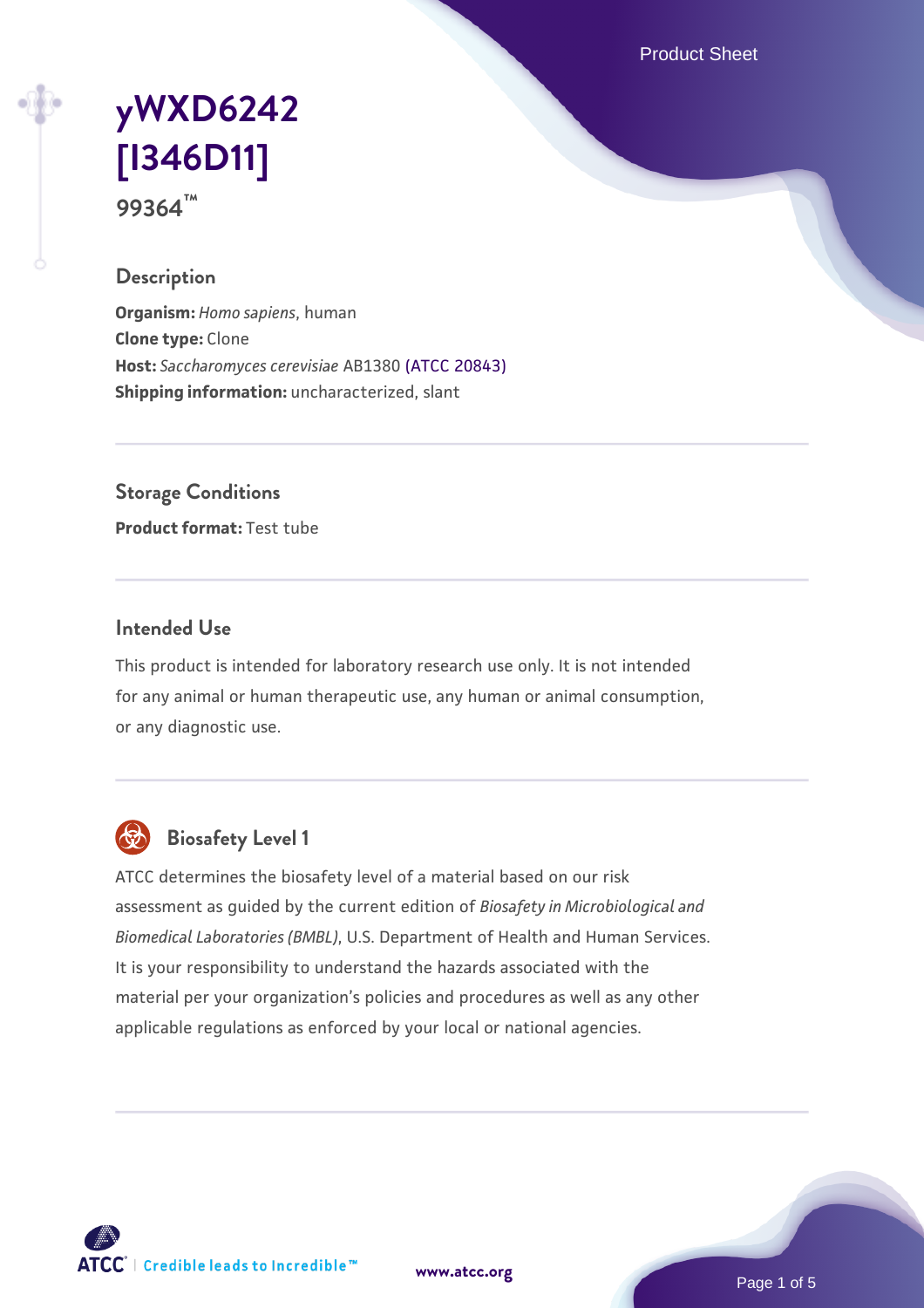**99364**

# **Certificate of Analysis**

For batch-specific test results, refer to the applicable certificate of analysis that can be found at www.atcc.org.

#### **Insert Information**

**Type of DNA:** genomic **Genome:** Homo sapiens **Chromosome:** X **Gene name:** DNA Segment **Gene product:** DNA Segment **Contains complete coding sequence:** Unknown

#### **Vector Information**

**Type of vector:** YAC **Markers:** SUP4; URA3; TRP1

## **Growth Conditions**

**Medium:**  [ATCC Medium 1245: YEPD](https://www.atcc.org/-/media/product-assets/documents/microbial-media-formulations/1/2/4/5/atcc-medium-1245.pdf?rev=705ca55d1b6f490a808a965d5c072196) **Temperature:** 30°C

# **Notes**

More information may be available from ATCC (http://www.atcc.org or 703- 365-2620).

# **Material Citation**

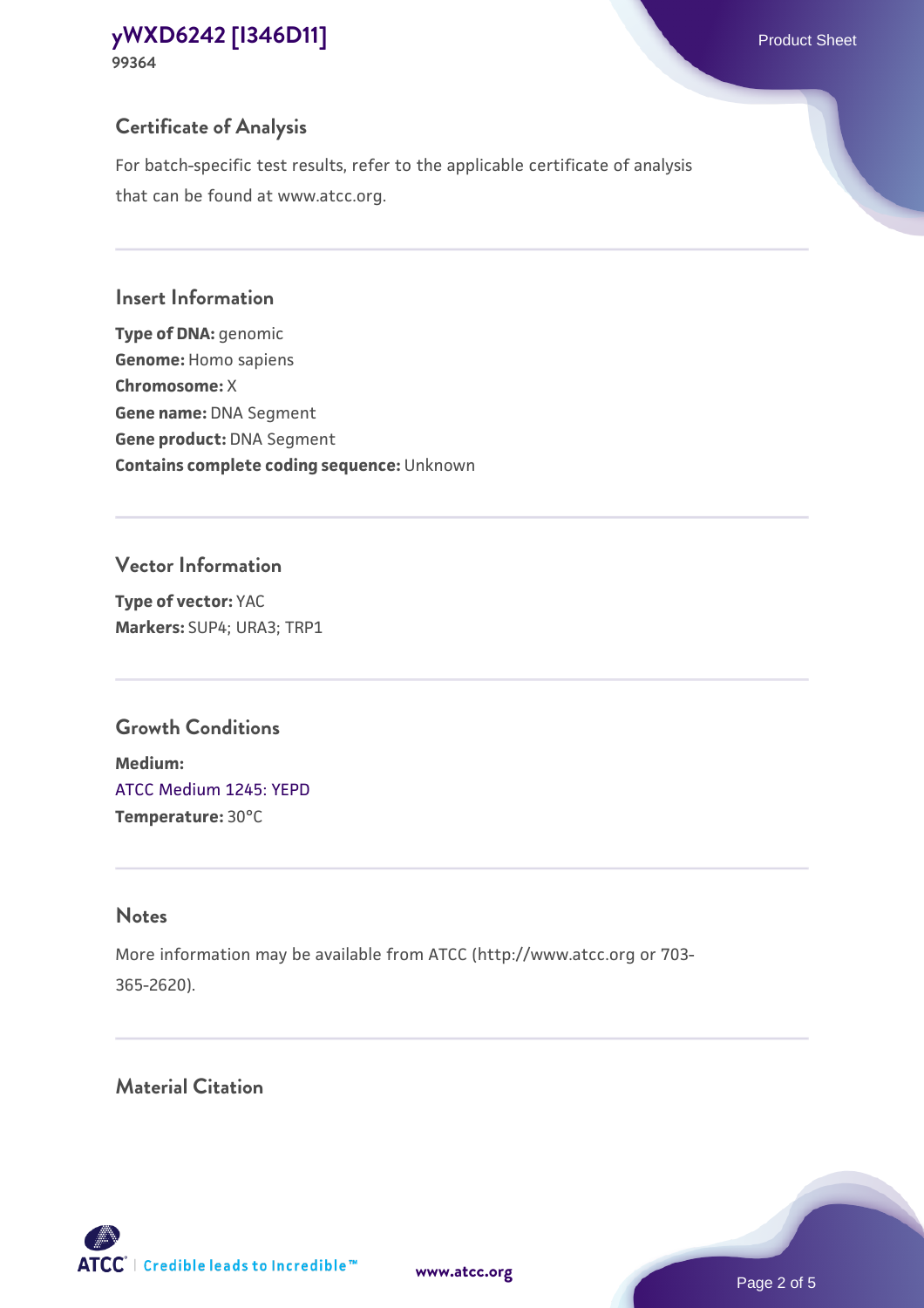If use of this material results in a scientific publication, please cite the material in the following manner: yWXD6242 [I346D11] (ATCC 99364)

#### **References**

References and other information relating to this material are available at www.atcc.org.

### **Warranty**

The product is provided 'AS IS' and the viability of  $ATCC<sup>®</sup>$  products is warranted for 30 days from the date of shipment, provided that the customer has stored and handled the product according to the information included on the product information sheet, website, and Certificate of Analysis. For living cultures, ATCC lists the media formulation and reagents that have been found to be effective for the product. While other unspecified media and reagents may also produce satisfactory results, a change in the ATCC and/or depositor-recommended protocols may affect the recovery, growth, and/or function of the product. If an alternative medium formulation or reagent is used, the ATCC warranty for viability is no longer valid. Except as expressly set forth herein, no other warranties of any kind are provided, express or implied, including, but not limited to, any implied warranties of merchantability, fitness for a particular purpose, manufacture according to cGMP standards, typicality, safety, accuracy, and/or noninfringement.

#### **Disclaimers**

This product is intended for laboratory research use only. It is not intended for any animal or human therapeutic use, any human or animal consumption,





Page 3 of 5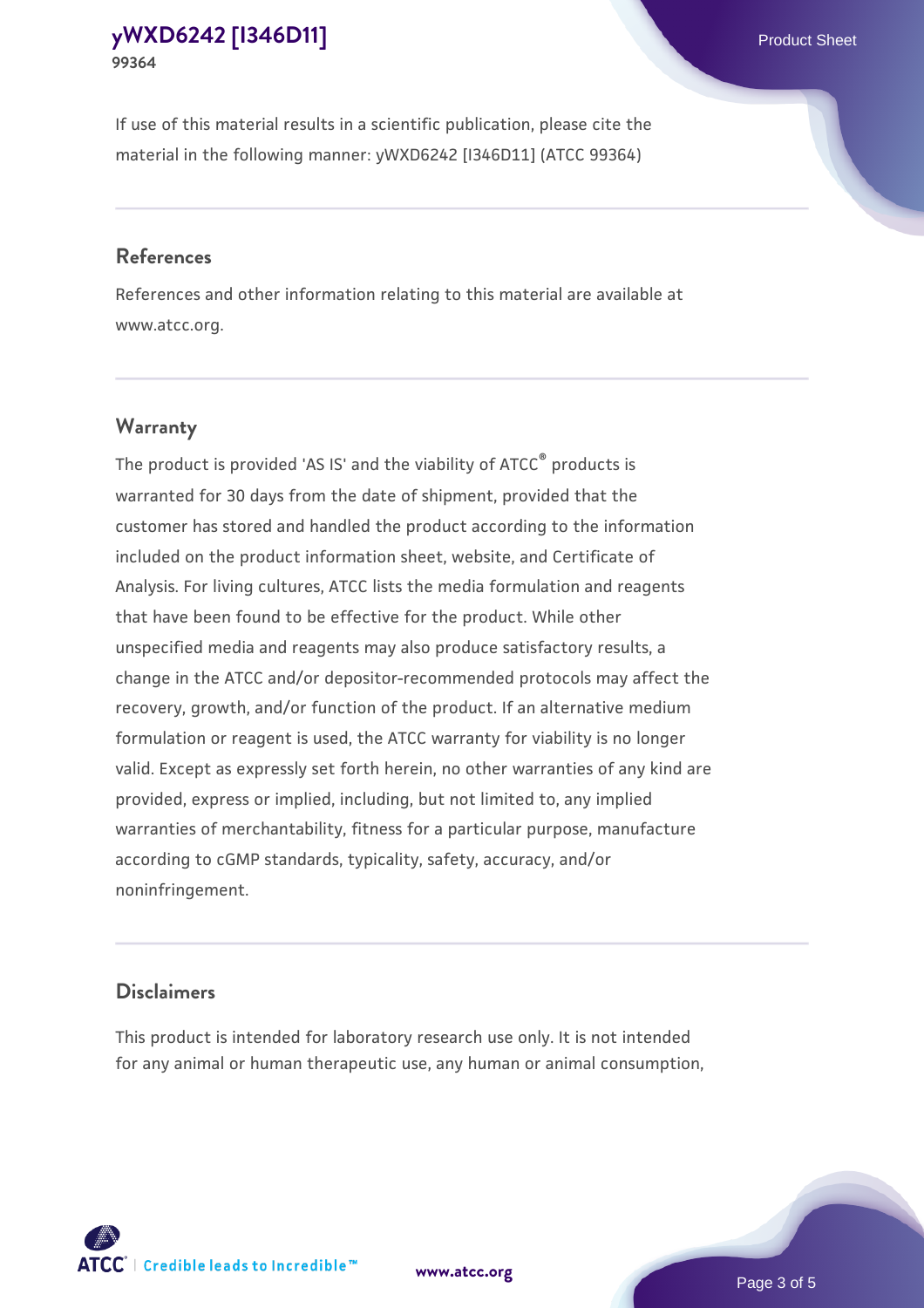or any diagnostic use. Any proposed commercial use is prohibited without a license from ATCC.

While ATCC uses reasonable efforts to include accurate and up-to-date information on this product sheet, ATCC makes no warranties or representations as to its accuracy. Citations from scientific literature and patents are provided for informational purposes only. ATCC does not warrant that such information has been confirmed to be accurate or complete and the customer bears the sole responsibility of confirming the accuracy and completeness of any such information.

This product is sent on the condition that the customer is responsible for and assumes all risk and responsibility in connection with the receipt, handling, storage, disposal, and use of the ATCC product including without limitation taking all appropriate safety and handling precautions to minimize health or environmental risk. As a condition of receiving the material, the customer agrees that any activity undertaken with the ATCC product and any progeny or modifications will be conducted in compliance with all applicable laws, regulations, and guidelines. This product is provided 'AS IS' with no representations or warranties whatsoever except as expressly set forth herein and in no event shall ATCC, its parents, subsidiaries, directors, officers, agents, employees, assigns, successors, and affiliates be liable for indirect, special, incidental, or consequential damages of any kind in connection with or arising out of the customer's use of the product. While reasonable effort is made to ensure authenticity and reliability of materials on deposit, ATCC is not liable for damages arising from the misidentification or misrepresentation of such materials.

Please see the material transfer agreement (MTA) for further details regarding the use of this product. The MTA is available at www.atcc.org.

### **Copyright and Trademark Information**

© ATCC 2021. All rights reserved.

ATCC is a registered trademark of the American Type Culture Collection.



**[www.atcc.org](http://www.atcc.org)**